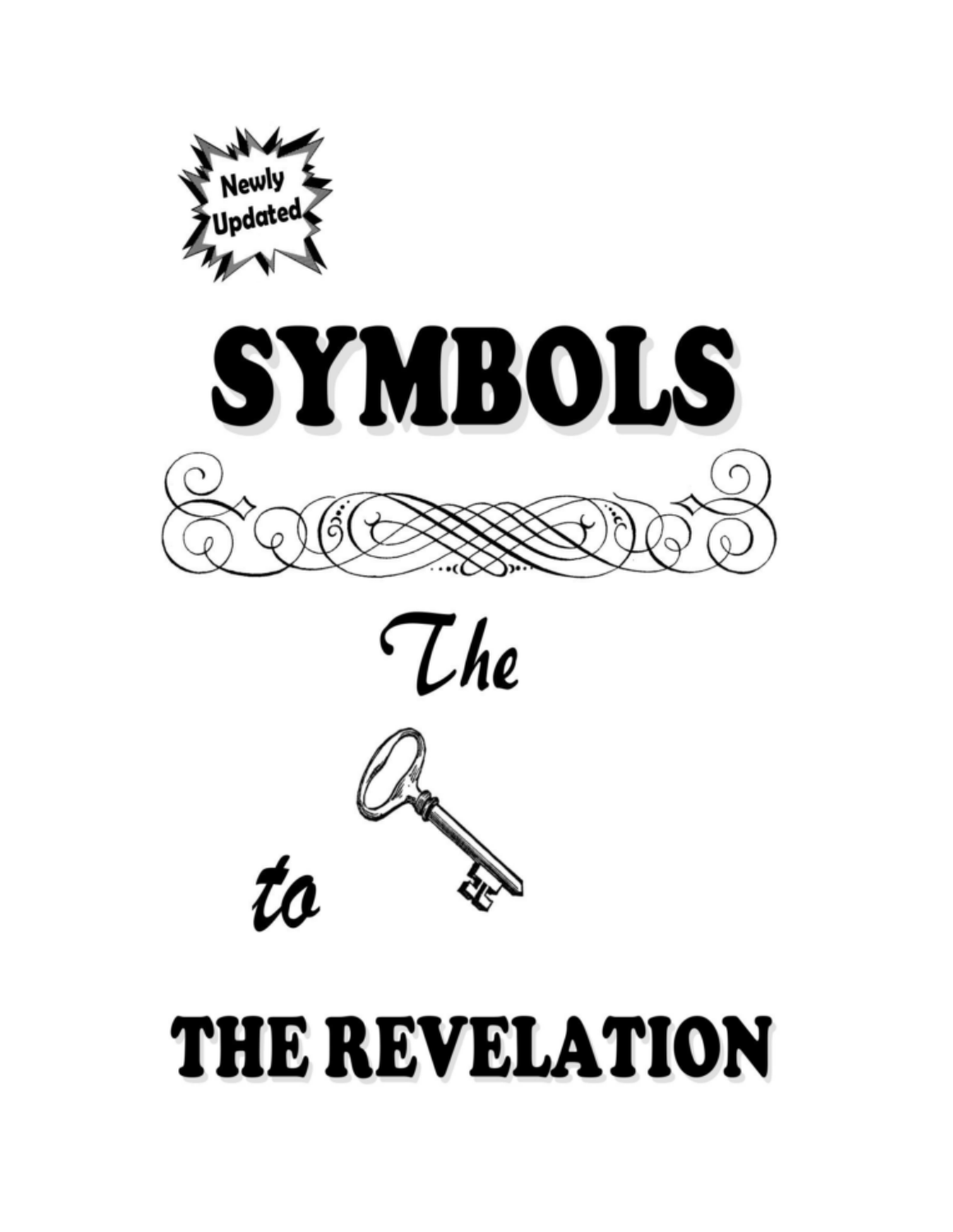# Symbols — The Key to the Revelation

This publication was originally produced in the 1960s. The original contributors to this work have gone on to their eternal reward. As light has progressed since that time, it was felt that the contents should be reviewed and updated to reflect current light and understanding.

#### **Reviewed and updated by Earl R. Borders**

#### **Printed 2016 by**

The Church of God, God's Acres 675 N. Cedar Street Newark, OH 43055

> *GodsAcres.org GospelTrumpeter.com*

**Do not copy or reprint without express written permission.**

**All Rights Reserved.**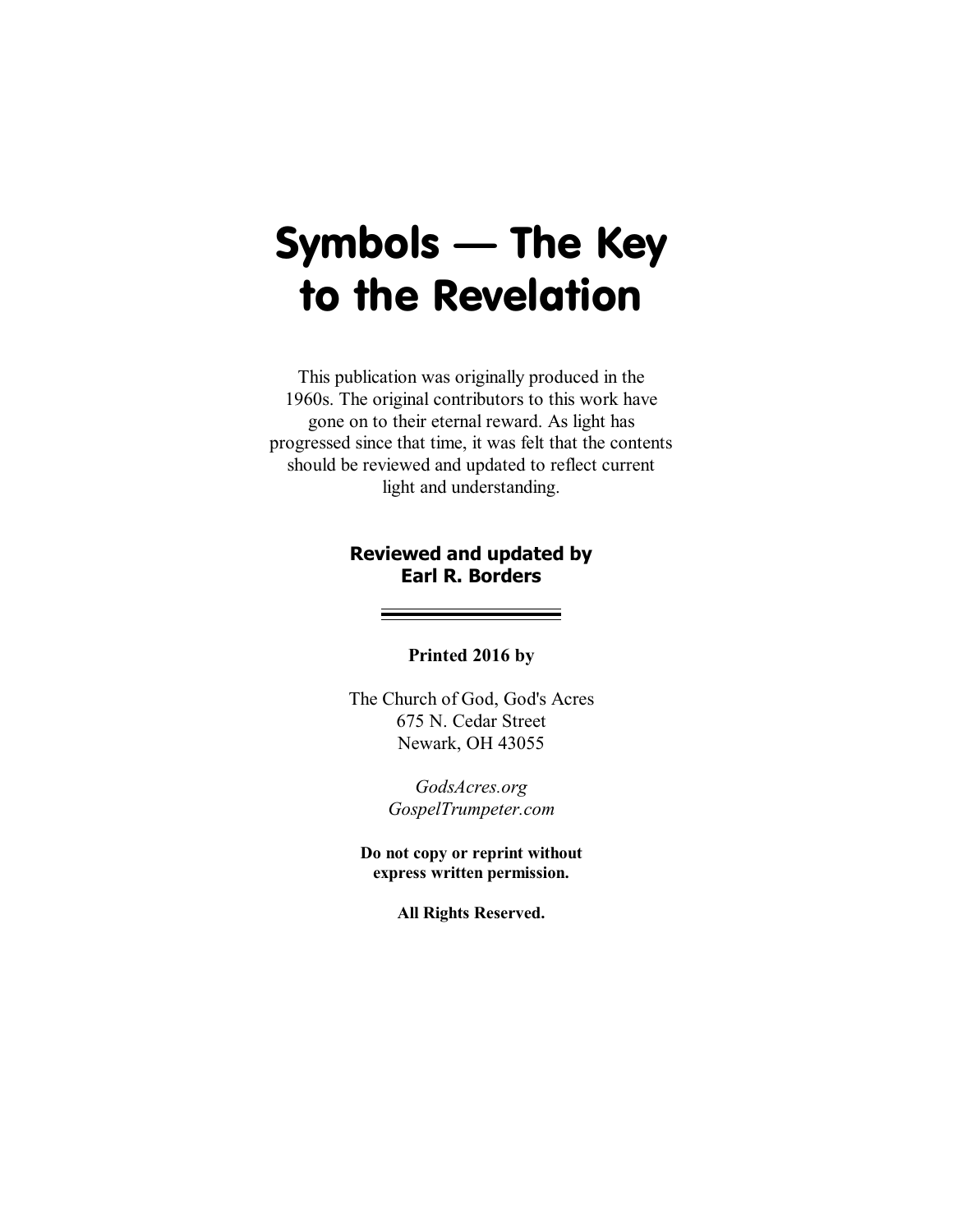# A

**ALTAR:** A sacred place, referring to where Christ performed the role of the high priest (Revelation 8:3-5) or a reference to Christ (Revelation 6:9; 11:1; Hebrews 13:8-10).

**ANGEL:** When used as a symbol, it means a messenger that God employs to carry out His will (the ministry; Revelation 1:20). The same is true of the devil's agents (2 Corinthians 11:13-15). Messengers of God and of Satan; as opposing forces, Michael versus the dragon and his angels—ministry (Revelation 12:7).

**ANTI-CHRISTS:** Spirits against Christ (1 John 4:1-3) and people who have left truth that possess these spirits (1 John 2:18-19; 2 John 7).

**ARK:** The chest that contained the law of God (Revelation 11:19; Hebrews 9:4). The law of God is now written in the heart (2 Corinthians 3:3). Also, it represents where God's presence met with man in the Old Testament; a picture of the presence of God (Exodus 25:21-22).

**ARMAGEDDON:** In the Old Testament a place where decisive battles occurred (2 Kings 23:29); a picture of the spiritual conflict of ecclesiastical powers; the Kingdom of God versus false religion. The final conflict between wickedness and righteousness in the seventh trumpet age (Revelation 16:14-16).

**ARMIES:** Forces resolved on subduing; a picture of the militancy of the church in the evening time (Revelation 19:14). In the Revelation it is spiritual warfare. "The weapons of our warfare are not carnal" (2 Corinthians 10:4). In symbols we see an example in Michael (Christ) and His people against the dragon (paganism) and his people (Revelation 12:7-8), as well as in Revelation 19:13-16.

**ATE:** To take in, make a part of you; symbolizes receiving the contents of the Book in the mind and heart (Revelation 10:10).

# B

**BABYLON:** This word means confusion and has its origin in Genesis 11:9. In Revelation it symbolizes false religion. The papal church is symbolized as the mother and Protestantism as her daughters (Revelation 17:5, 18). It is a symbol of the false churches on earth and also paganism (Revelation 16:13). It is called a "great city," consisting of "three parts": papal Rome, Protestantism, and paganism (Revelation 16:19).

**BALANCE SCALES:** A symbol of measurement; in Revelation particularly, of truth or the Word of God. The rider of the black horse (Revelation 6:5-6) is pictured meting out truth at a starvation rate. "They shall eat bread by weight" (Ezekiel 4:16). Notice Amos 8:11. True and false measure (Proverbs 11:1). A "false balance" symbolizes false doctrine (Proverbs 20:23; Revelation 6:5).

**BARLEY:** The opinions of men set forth as doctrine (Revelation 6:6). Barley was used as provender for horses, also bread for the poor; a symbol of the doctrines of men during the apostasy.

**BEAST:** A religious system established by men. Wild beasts denote the nature of these false religions and systems (Revelation 13:1, 11; 17:3). In Revelation 4:6-7 the word *beast* should be translated as "living crea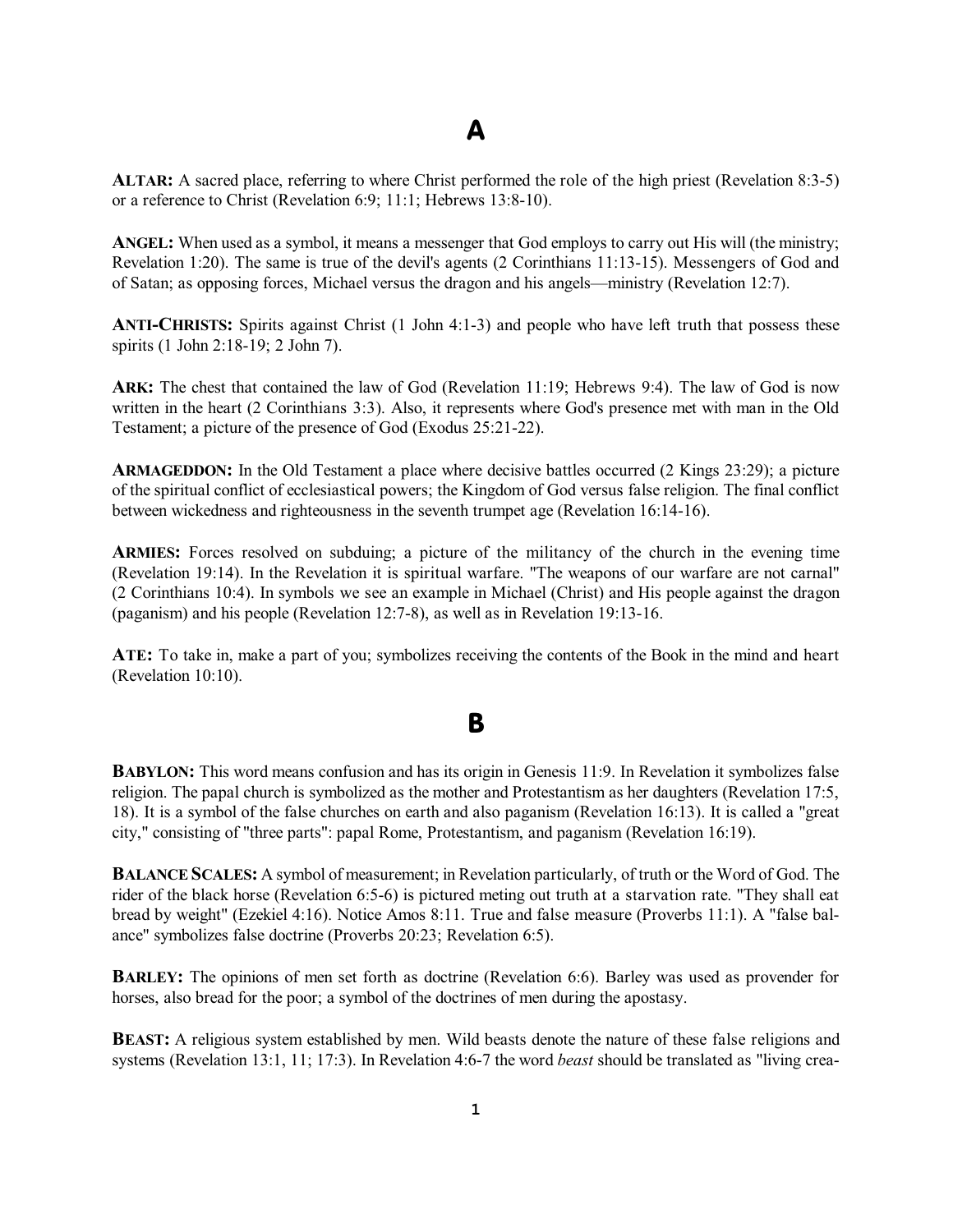ture." It is not the same Greek word as in Revelation, Chapter 13. (See also Ezekiel, Chapter 1.) In Revelation 5:8-10, the four beasts are a symbol of the redeemed of all ages.

**BINDING AND LOOSING:** Prohibiting and permitting (Matthew 16:18-19; Revelation 20:1-7).

**BLACK:** Represents darkness and apostasy (Revelation 8:12; 6:5-12).

**BLACK (AS SACKCLOTH):** Darkness produced by disobedience to truth that resulted in death (Revelation 6:12).

**BLOOD:** There are several applications: (1) the blood of Christ (Revelation 1:5; 5:9; 7:14; 12:11); (2) a symbolic picture of the work done by the blood in the morning-time message (Revelation 8:7); (3) those guilty of the blood (Revelation 8:8); (4) guiltiness of harming the saints (Revelation 17:6).

**BORNE ON EAGLES' WINGS:** God's protection and deliverance of His people from Egyptian bondage (Exodus 19:4; Deuteronomy 32:11). Also, a symbol of God's protection for His people to enable them to be hid away in seclusion during the Dark Ages (Revelation 12:14).

**BOTTOMLESSPIT:** Earthly, man-made, religious positions without a Bible foundation produced by a fallen ministry (1 Corinthians 3:11; Revelation 9:1-3; 11:7). The position the dragon was placed in by truth and a true ministry (Revelation 20:1-3).

**BOW:** The new covenant; also, an article of warfare (Genesis 9:13; Revelation 6:2; Zechariah 10:4).

**BRASS:** A strong kingdom (Daniel 2:32); the Grecian kingdom. Represents great strength and hardness (Daniel 10:6; Revelation 1:12-15; Daniel 7:9). Also, the authority of Christ to put His foot down on wrong (Revelation 2:18).

**BREAD:** The Word of God (true doctrine; Matthew 4:4) or false doctrine (Isaiah 4:1).

**BRIDE:** The true Church of the Living God on earth (Revelation 19:6-7; 21:9; John 3:27-29).

**BRIMSTONE:** Perpetual torment of the enemy (Revelation 20:10); denotes punishment (Deuteronomy 29:23); judgments of God (Revelation 9:17-18; 14:10; Luke 17:29-30).

# C

**CALF**: One of the living creatures (Revelation 4:7); a symbol of the saints in the period of time when it was necessary to die as sacrifices (Revelation 5:8-9).

**CANDLESTICK:** The Church of God (Revelation 1:20; Zechariah 4:2).

**CHAIN:** The word is used one time in the Revelation (Revelation 20:1). In this context it represents the power to bind, which is in the Spirit (Matthew 12:28-29). So, it symbolizes the Spirit of God.

**CITY:** A church in her aggregate (complete or whole), whether false (Revelation 17:18) or true (Matthew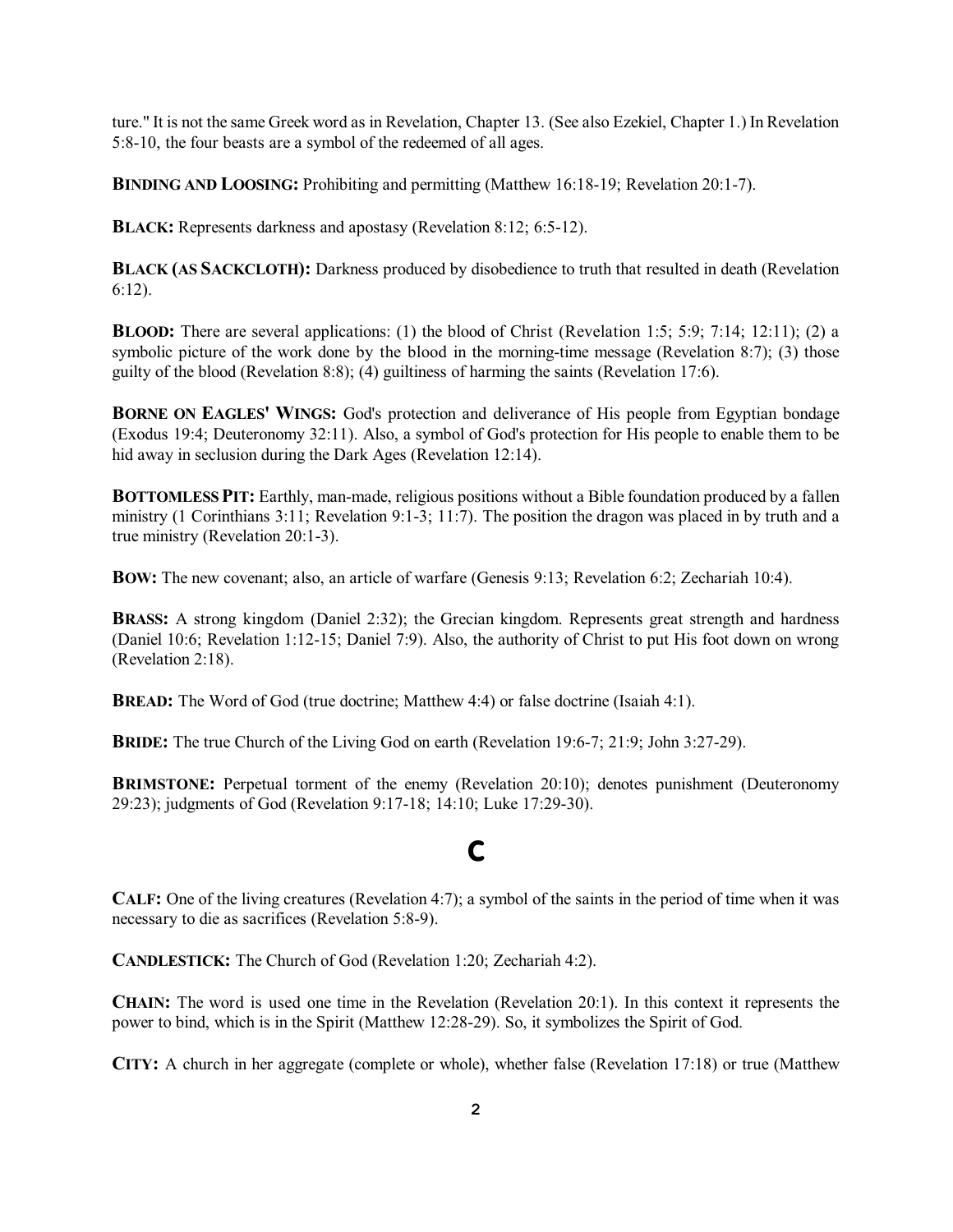5:14; Revelation 21:2).

**CLOUD:** A large number (or multitude) witnessing or that are testifying (Hebrews 12:1; Revelation 10:1; 14:14); armies destined to conquer that cover a country (Ezekiel 38:9-16).

**CROWN:** Victory, dignity, honor, denoting power to reign (Revelation 6:2; 19:12).

#### D

**DARKNESS:** Ignorance, spiritual blindness (Isaiah 9:2; 1 John 2:8; Revelation 8:12). This darkened condition produces affliction, sorrow, and gloom that comes from a refusal of light and truth (Revelation 16:10).

**DAY**: In prophecy it represents the New Testament dispensation (Isaiah 12:1; 26:1). Refers to a new day ("day dawn"; 2 Peter 1:19). This New Testament dispensation is called the Gospel Day. In Revelation one day is used for one year (Revelation 11:3; 12:6; Numbers 14:34; Ezekiel 4:6).

**DOOR**: The way of entrance, the way opened to discover things previously closed or hidden; access to understanding things (Revelation 4:1). Christ is the door to the church (John 10:9).

**DRAGON:** Pagan or heathen Rome. The seven heads are forms or heads of government; the ten horns are kings (or kingdoms) into which Rome was divided (Revelation 13:3; 17:12). The tail of the dragon is the rise of the spirit of paganistic unbelief. A spirit that causes a ministry in the evening time to fall and decry teachings of holiness, a Bible standard, divine healing, and a clear message on the church and Babylon. Also, a resurgence of paganistic religions.

**DRUNKEN:** Intoxicated with false doctrines, worldly pleasures, and influence. The woman (papal church) was drunken on the blood of the saints (Revelation 17:6). Those who are under the power of superstition and idolatry are unreasonable. They are drunken on the wine of Babylon's false teachings (Jeremiah 51:7-8).

#### E

**EAGLE:** One of the living creatures of Revelation 4:7. It represents the part of the redeemed of all ages (Revelation 5:8-9) that is in this evening time. Rising above earthen religion, the eagle is the only creature that can look straight into the sun, a picture of a people swiftly moving to brighter light.

**EARTHQUAKE:** Quaking of earthly things under the power of God; spiritual awakening (Revelation 8:5; 6:12; 11:19; 16:18); the downfall of pagan Rome where the earthquake was felt (Revelation 8:5); a picture of God rearranging the religious landscape. There was one earthquake in the morning time (Revelation 8:5), one in the sixth seal (Revelation 6:12), and one in the seventh seal (Revelation 16:17-18). It represents moral shaking (Haggai 2:6-7); shaking as an earthquake (Haggai 2:21-22; Revelation 6:12); removing man-made teachings and ideas and leaving only a kingdom that is unmovable (Hebrews 12:26-28).

**EGYPT:** Bondage; sinful; spiritually associated with Sodom (Revelation 11:8); in religion the symbol of religious organizations that leave people in bondage and wickedness; a portrayal of a city (Babylon) rejecting Christ as the head of the church (their teachings came from a system that came from the bottomless pit).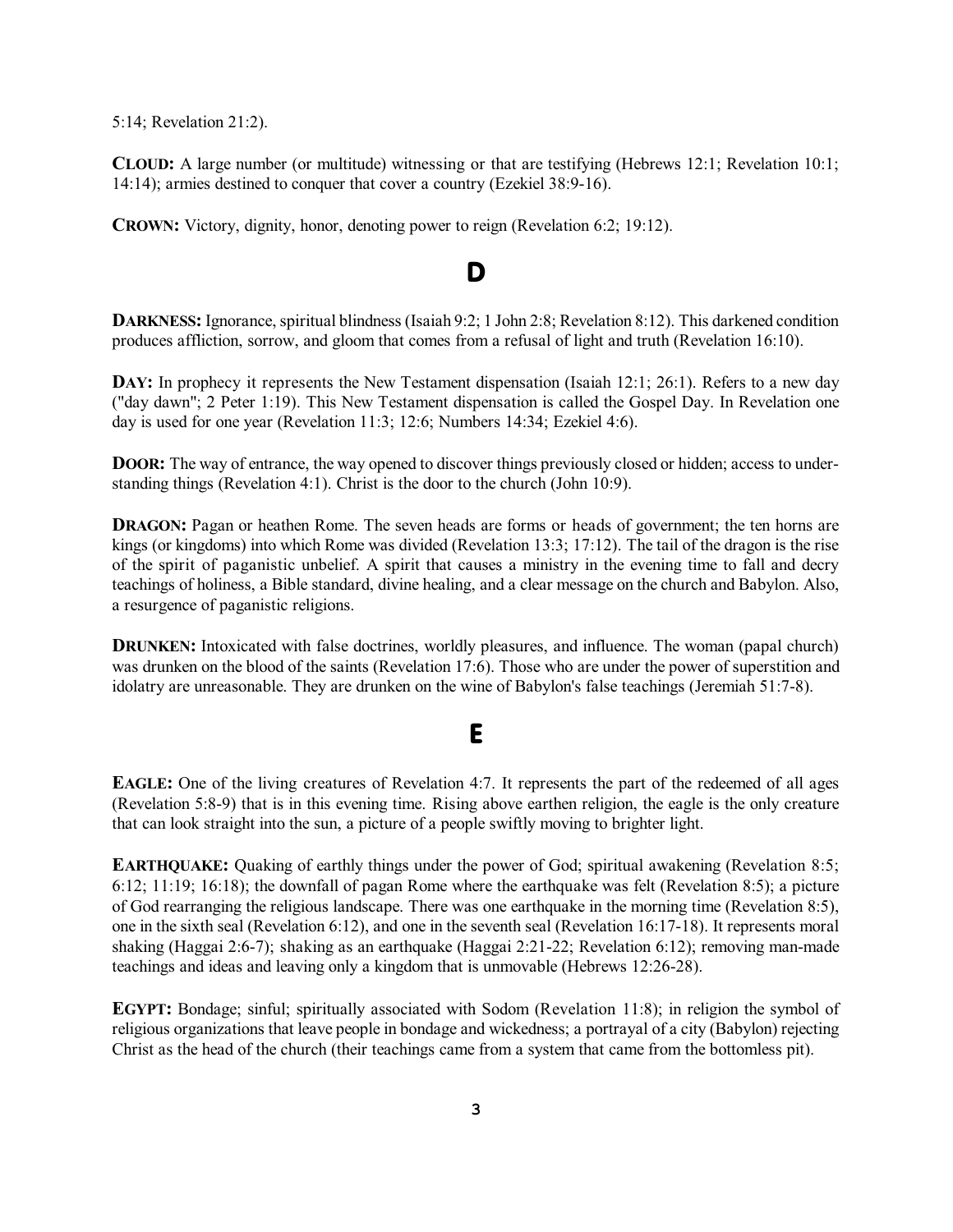**EUPHRATES:** The river on whose banks the literal city of Babylon was situated. Cyrus entered through the dry bed of the river after diverting its waters. He was then able to capture the city (Isaiah 44:27-28; Jeremiah 51:63-64). It is a symbol of the spiritual lifeline of Babylon. Revelation 16:12-14 shows what kind of spirits occupy, motivate, and dominate Babylon: "unclean spirits." The spirits in those systems hold people bound (Revelation 9:14). Truth dries it up and reveals the spirits behind Babylon.

**EYES:** Knowledge and understanding (Revelation 4:6); the Holy Spirit (Revelation 5:6). The "eyes" represent both the Holy Spirit and what He provides to the church (Psalm 32:8; John 16:13); guidance, understanding (Ephesians 1:17-18).

#### F

**FACE OF A MAN:** Human nature, depicting the era of man-rule (Revelation 4:7); it portrays the portion of the Gospel Day when the saints were under the domination of man and man's teachings (Revelation 9:7). See also Ezekiel 1:10.

**FALSE PROPHET:** Protestantism (Revelation 16:13; 19:20). The system is Protestantism ("two horns like a lamb"; Revelation 13:11). Described in Matthew 7:15.

**FAN:** Christ's ministry. "Whose fan is in his hand" (Matthew 3:12). The ministry is in His hand (Revelation 1:16, 20).

**FIRE:** According to the context, it could be either the Word or the Spirit because "God is a consuming fire" (Hebrews 12:29). The Word of God is like a fire (Jeremiah 23:29). The fire of the Holy Ghost accompanies the preaching of the Word of God. The Holy Ghost is also likened to fire (Acts 2:3-4; Revelation 4:5).

**FIVE MONTHS:** (Reference: Revelation 9:5, 10); 150 years of fallen Protestantism (A.D. 1730-1880). The second segment of the era of sectism.

**FLESH:** Represents man (1 Peter 1:24; Isaiah 40:6); thus, the doctrines and teachings of men (Revelation 19:17-18). Revelation 19:18 shows the great gathering of the two camps. The one gathering of all false religion shows they eat the flesh, which means to be filled with their fleshly, man-made teachings.

**FOOT:** The foot denotes a way of walking. It portrays a victorious walk, having opposing forces under our feet. Christ was victorious and is spoken of in this manner (Ephesians 1:22). The saints are to have "power to tread on serpents and scorpions" (Luke 10:19), portraying different spirits. Feet as pillars of fire (Revelation 10:1-3). Here is a vision of Christ shown in this seventh-seal period. We are to have our "feet shod with the preparation of the gospel" (Ephesians 6:15). Christ is giving a vision so a ministry can have a fiery message under the anointing of the Spirit to show people how to rise above papalism and Protestantism and have victory.

**FOREHEAD:** This symbol deals with what is in the forehead, the mind (Ezekiel 3:7-10). It is a public confession of religion; to have the mark is to have the doctrines in the mind (Revelation 7:3; 13:16; 14:1); in the hand (as portrayed in Revelation 13:16) is to have fellowship with sectarian organizations because of their teachings in the mind (Galatians 2:9).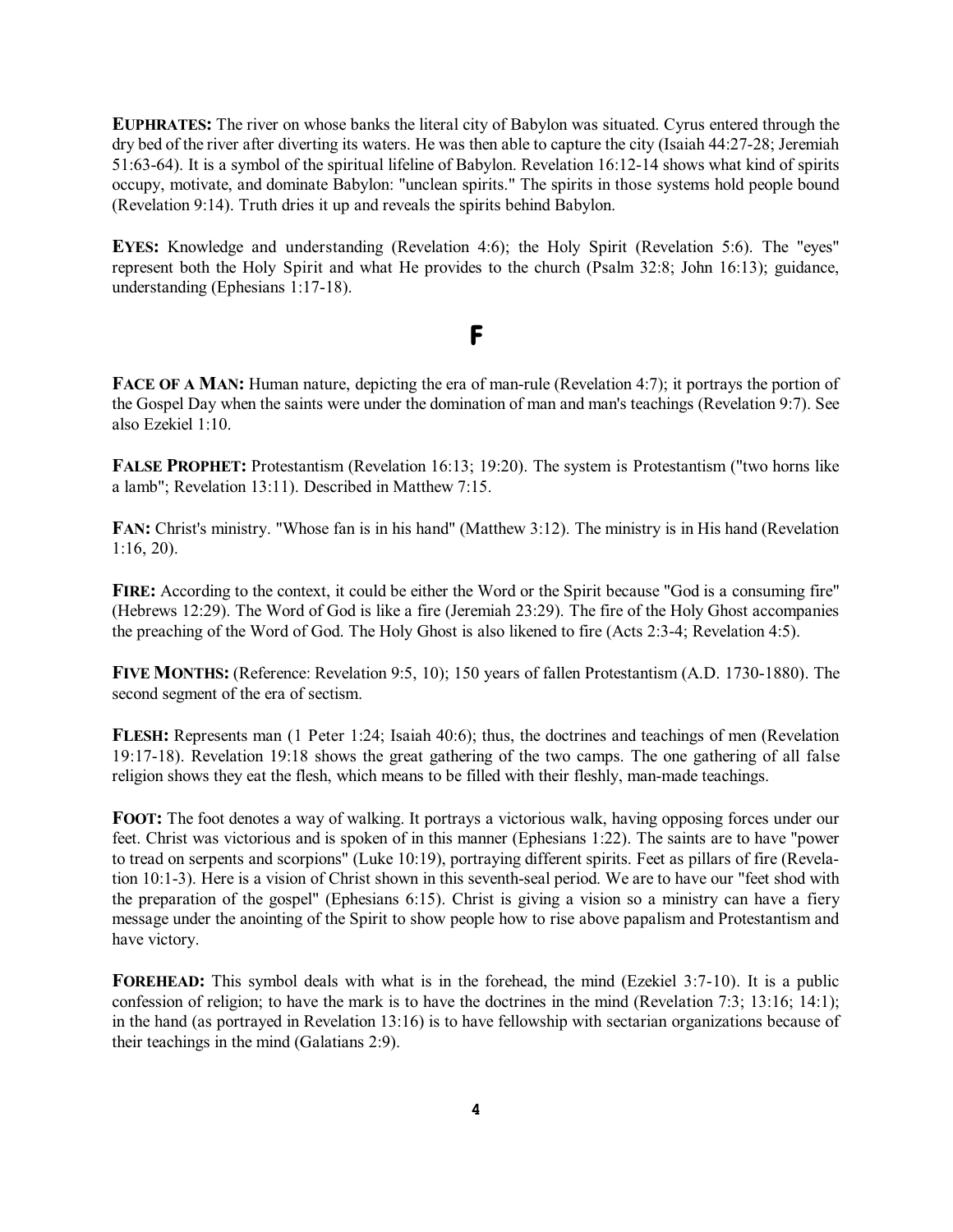**FORNICATION:** (Reference: Revelation 17:2, 4-5.) This is where one has an illicit relationship with Babylon (false religion). Church joining, attending their services, other activities where they are drinking from her cup or entering her bed, or being untrue to the true standard set by God's Word, and therefore, accepting the teachings and organizations of men.

**FOUNTAIN AND FOUNTAINS:** The true fountain in the singular represents what Jesus brought to man—salvation (Zechariah 13:1; John 19:34). Fountains in the plural (Revelation 8:10) were the false sources that supposedly brought salvation, taught by a fallen ministry.

**FOUR BEASTS:** The Greek word is *zoon* and actually means "living creatures." This symbol represents the redeemed of all the ages (Revelation 4:8-10; 5:8-9).

**FOWLS:** Fowls in the Old Testament were unclean (Acts 10:11-14; Leviticus 11:13-20). These are a type of spirits (Revelation 18:2). Revelation 19:17 refers to the seventh angel calling ones to the great supper of God, or in other words, God will turn men over to the false teachings of men if they receive not a love for the truth. Unclean and hateful birds are mentioned in Revelation  $18:2$ .

**FROGS:** Spirits of devils. "Unclean spirits like frogs . . . for they are spirits of the devils" (Revelation 16:13- 14). The spirits that motivate and operate false religion. They are likened to the nature of frogs.

# G

**GARMENTS:** This represents one's spiritual condition. White means purity (Revelation 19:6-7; 1:13). Scarlet means sinful (Isaiah 1:18; Revelation 17:4).

**GENTILES:** Under the Old Testament, they were considered, as Ephesians 2:12 states, "aliens . . . and strangers," not part of the people of God. In Revelation 11:2 it represents those who were "aliens" and "strangers," the unsaved as opposed to the saved.

**GRAPES:** These represent individuals, people; clusters are denominations and the vine of the earth is the system of Protestantism. The vine (system) holds the clusters (denominations) that holds the grapes (the people); Revelation 14:18.

**GREAT CHAIN:** This represents the Holy Spirit's power to bind (Revelation 20:1; Matthew 12:28-29).

**GREAT CITY:** In some contexts it is Babylon (Revelation 14:8; 16:19); in Revelation 21:10 it represents the church, holy Jerusalem.

**GREENGRASS:** All flesh is grass (1 Peter 1:24). It represents how the morning-time message did "make not provision for the flesh" (Romans 13:14). The message of "hail" (solid truth) under the anointing of the Holy Spirit ("fire") burnt up the flesh ("green grass"); Revelation 8:7.

#### H

**HAIL:** This represents solid truth, because hail is solid rain and rain is doctrine (Deuteronomy 32:2); the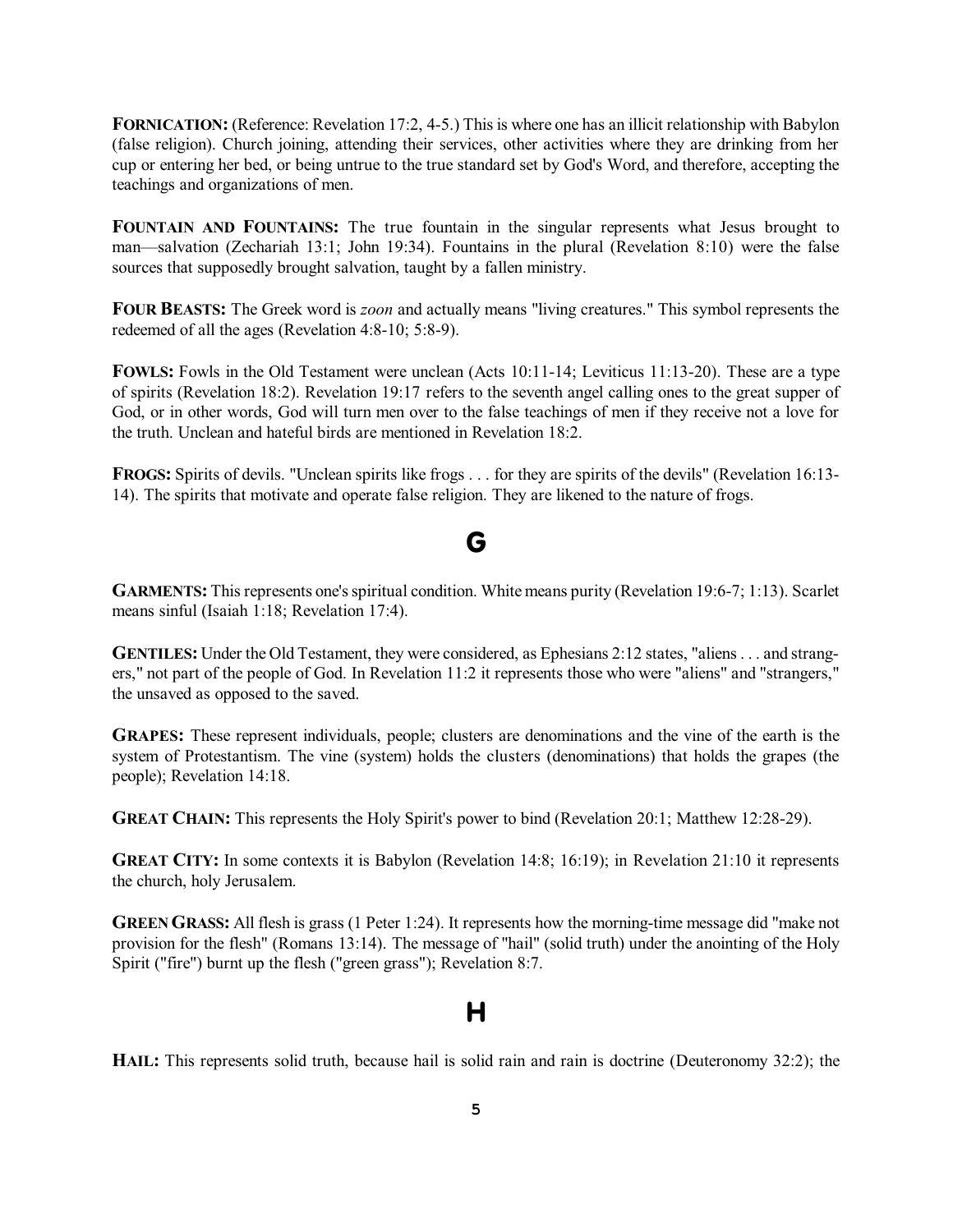Word of God falling by inspiration, sweeping away false teachings (Isaiah 28:17). Also, God's judgments, such as the plagues of Egypt, accompanied with lightning and thunder (Revelation 8:7; 11:19; 16:21).

**HARLOTS:** These are daughters of the mother of harlots spoken of in Revelation 17:5. The mother is an apostate organization (papalism), and those springing from that institution, that made an image to her, patterning after the mother are the harlot daughters (that religious system of Protestantism and the various denominational organizations that make up that system).

**HARVEST:** The harvesting of souls in the end of the world (Matthew 13:39). It also represents when people are ready for salvation (John 4:35). It portrays the judgments of God being set forth to harvest the honest souls out of Babylon in the evening time (Revelation 14:18; 19:15).

**HEADS (SEVEN) ON THE DRAGON AND THE BEAST:** Heads represent forms of government (Isaiah 9:6; Revelation 17:10). Also, the angel gave the interpretation: ". . . seven mountains on which the woman sitteth" (Revelation 17:9). Since Rome is called the seven-hilled city and was the seat of the dragon, it must mean that city and the empire ruled from that city. Rome had seven distinct heads of government in its pagan form. The dragon gave his seat to papal Rome (Revelation 13:2).

**HEAVEN (SYMBOLIC):** In the Revelation this is an exalted spiritual position. The woman occupied heaven by being "raised us up and made us to sit in heavenly places in Christ Jesus" (Ephesians 2:6). This is the "third heaven" Paul spoke of (2 Corinthians 12:1-5). It is the new heaven (2 Peter 3:13) that John saw in Revelation 21:1. We also see the great red dragon "in heaven" (Revelation 12:3), denoting the truth that false religion is also held in an exalted position, until truth exposes it and casts it down.

**HIDDEN MANNA:** This symbol, found in Revelation 2:17, represents the Word of God.

**HOLY CITY:** The Church of the Living God on earth (Revelation 20:9; 21:2; Hebrews 12:22-23).

**HOLY JERUSALEM:** The Church of God (Hebrews 12:22-23; Revelation 21:10).

**HORNS:** Power; kings or kingdoms (Daniel 8:21). The ten horns are ten kings or kingdoms (Daniel 7:24; Revelation 12:3; 13:1). Seven horns on the Lamb means perfect power (Revelation 5:6) and power throughout the entirety of the Gospel Day. All power of God is vested in Christ (Matthew 28:18).

**HORSEMEN:** This is the flesh and blood representation of those the spirits gave rise to, those engaged in carrying out what the prevailing spirit dictates. The systems produced by the spirits (Revelation 6:2-8).

**HORSES:** Warfare (Zechariah 10:3). They also represent the prevailing spirit giving rise to a people carrying out their purposes, either good or bad, which are designated by the color of the horse. White means purity (the Holy Spirit); red means sin, or the spirit of unbelief; black means the spirit of apostasy; pale means the spirit of compromise (Revelation 6:2-8; Zechariah 6:2-8).

#### I

**INCENSE:** Prayer; worship; preparation to preach the Gospel to the world (Psalm 141:2; Revelation 8:3-5).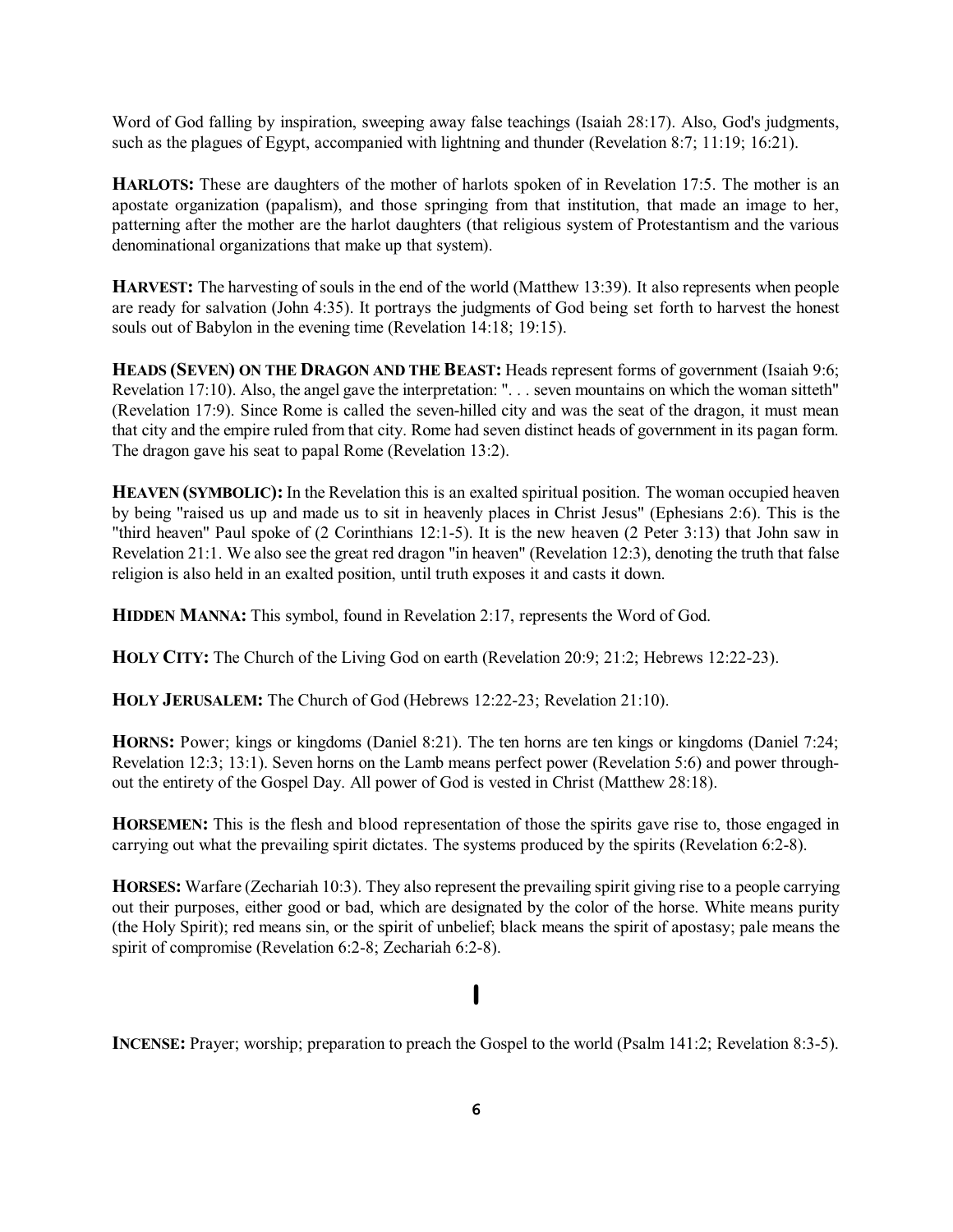**ISLANDS:** Various denominations of men. Since mountains represent worship or systems of worship, then islands represent the individual denominations. To be moved would be to lose the position they held when truth came forth and exposed them (Revelation 6:14; 16:20). In Revelation 6:16 they are symbolized as places of refuge for false religion.

#### J

**JERUSALEM:** The city in Judea, a symbol of the true Church of God. There is where God's name was to be found; and so it is found in the Church of God (Hebrews 12:22-23; Revelation 21:2); also, the only acceptable place for God's people to gather to worship.

# K

**KEYS:** When key is used in the singular, it represents the Word of God, knowledge; power to bring light, or open, unlock; or to shut up in darkness. When keys are used in the plural, Christ holds the "keys of hell and of death" (Revelation 1:18). These keys, in the plural, are the same as the keys of the kingdom. They are the Word and the Spirit (Matthew 16:19). Both have a power to bind. Revelation 20:1 portrays a "key" (Word) and a "chain" (Spirit). We are bound by them if we reject the truth, and we are loosed by them if we accept and obey it.

#### L

**LAMB:** Christ (John 1:29).

**LIGHT:** This is a multi-faceted term throughout the Scriptures, but to confine it to the Revelation, it means the light of "understanding" (Psalm 119:130) that comes from Christ through His Word (Psalm 119:105) and the glory or presence of God it produces by a people who put it on (Revelation 18:1; 21:11; 21:23). In Revelation, Chapter 21, the church is represented as a city of light, just as Jesus spoke of in Matthew 5:14. It is a people who have come together through taking the light of truth of His Word.

**LIGHTNING:** Light on God's Word. It is enlightenment, understanding, light suddenly seen because God's truth has been thundered out (Revelation 8:5; 16:18).

LINEN: A symbol of the spiritual clothing of the people of God, especially denoting their character (Revelation 19:6-7; 3:5); a symbol of righteousness, moral purity (Revelation 15:6).

**LION:** It is used as a symbol of Christ, the Lion of the tribe of Judah (Revelation 5:5). It also represents the nature of conquest the New Testament church had (Revelation 4:7). In Revelation 13:2 the papal beast has a "mouth as the mouth of a lion." They claim to speak for Christ.

**LOCUSTS:** False ministry, religions, or organizations that are a plague to society and headed by men (Revelation 9:3, 7). When the sun is up (truth preached in the evening time), they flee away. Cold, dead religion cannot stand the preaching of the truth. Nahum 3:17 shows the symbol of locusts is symbolic of leaders.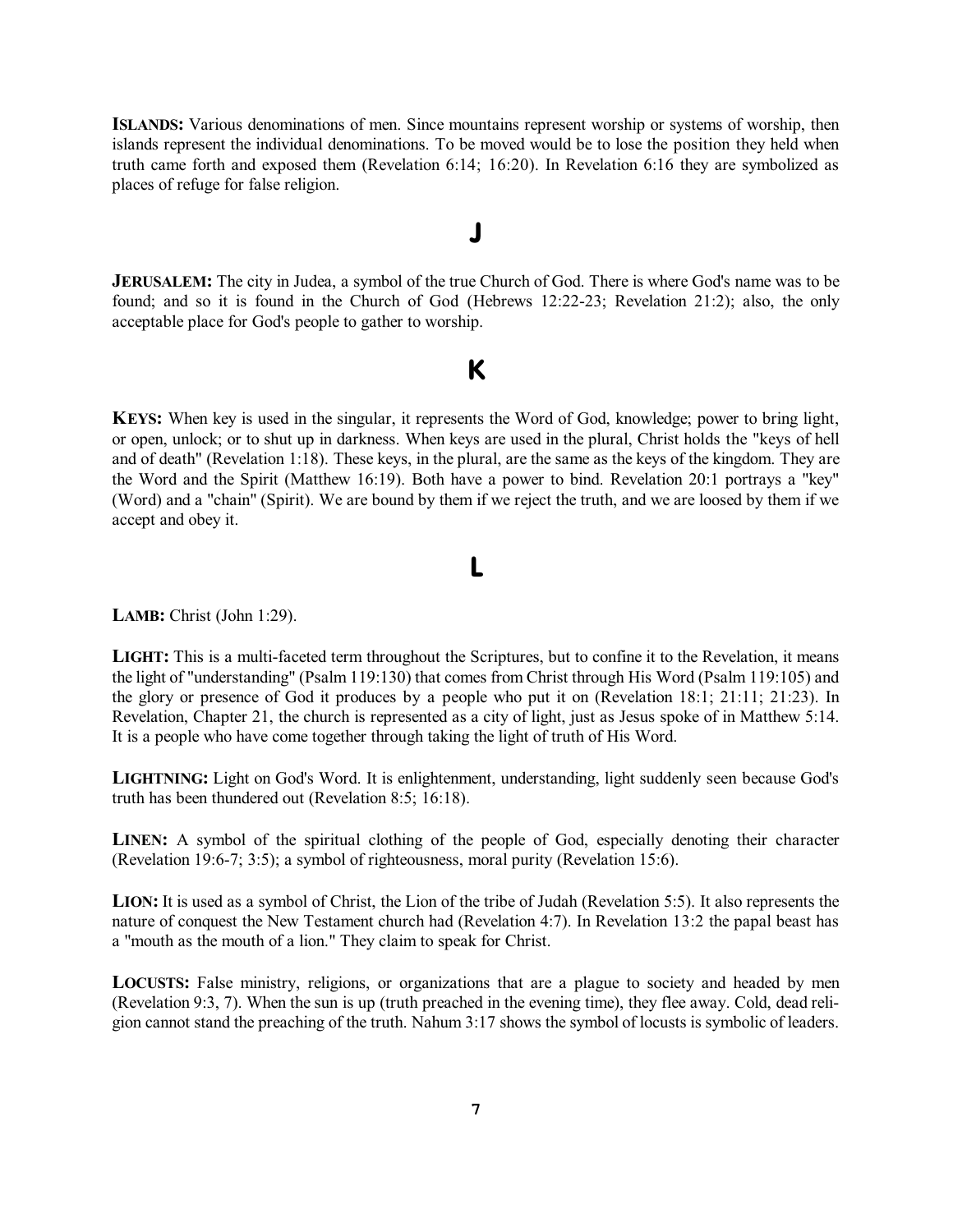# M

**MANNA:** The Word of God. Christ, the manna from Heaven (John 6:49-51). Hidden manna (Revelation 2:17) is the Word fed to the saints by the two witnesses in the Dark Ages (Revelation 11:3; 12:6). Bibles were chained to the pulpit, "but the word of God is not bound" (2 Timothy 2:9).

**MERCHANTS:** The ministers of Babylon, who make their money by using their religious privileges as a trade (Revelation 18:11). The fate of Babylon is foretold in the Scripture (Revelation 18:15-20). When truth goes forth and people gain understanding, her religious privileges will not be worth anything (they are false).

**MICHAEL:** Christ (Daniel 12:1; Jude 9; Revelation 12:7).

**MOON:** The old covenant, the "lesser light" that ruled the Jewish night (Genesis 1:16; Psalm 136:9).

**MORNING STAR:** Christ (Revelation 22:16).

**MOUNT SION/ZION:** The Church of God (Hebrews 12:22-23; Revelation 14:1).

**MOUNTAIN/MOUNTAINS:** Places of worship, that is, sectarian mountains and hills (Jeremiah 16:16). The Kingdom of God is a mountain filling the whole earth (Daniel 2:35); the "destroying mountain" (Jeremiah 51:25) is Babylon.

**MYSTERY:** The Gospel of salvation (Ephesians 6:19); "the mystery of iniquity" (2 Thessalonians 2:7), which was the spirit of apostasy that brought papal Rome into existence. "This is a great mystery: but I speak concerning Christ and the church" (Ephesians 5:32). Something beyond human comprehension; that which cannot be explained through natural means; it requires divine revelation by the Holy Spirit. Some Scriptures where the word *mystery* is used are Revelation 1:20; 10:7; 17:5; 17:7.

# O

**ODOURS:** Prayers of God's people that ascend to His throne, combined with adoration (Revelation 5:8).

**OIL**: A symbol of the Holy Spirit (1 Samuel 16:13; Acts 10:38; Revelation 6:6).

**OLIVE TREES:** These are the "two witnesses" mentioned in Revelation 11:3-4. They are the Word and the Spirit (Zechariah 4:3, 6; Matthew 24:14; Hebrews 10:15).

#### P

**PLAGUE:** The "seven last plagues" (Revelation 15:1); these are the judgments of God poured out in the evening time to put judgment on false religion and enable a people to be freed from Babylonian bondage.

**PURE RIVER OF WATER OF LIFE:** This symbol, found in Revelation 22:1, represents the Spirit of God (John 7:38-39) that brings spiritual life (Romans 8:10) and the power to live a pure life.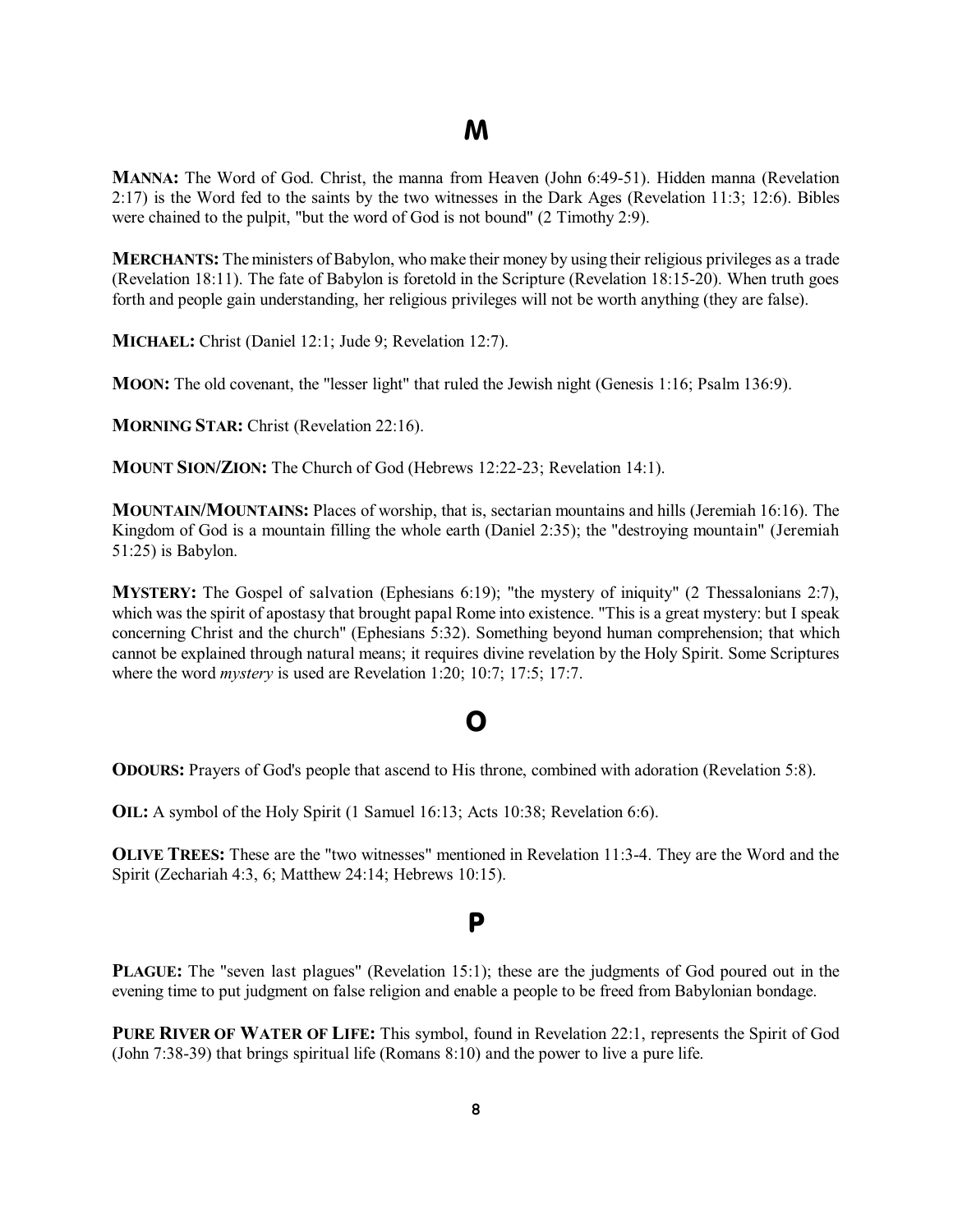# R

**RAIN:** Pure doctrine from heaven that refreshes and brings peace to man's soul. "My doctrine shall drop as the rain" (Deuteronomy 32:2).

**RAINBOW:** A symbol of God's covenant. It is an allusion to the covenant made with Noah in Genesis 9:13, but in the Revelation, it symbolizes the new covenant (Revelation 4:3; 10:1).

**REAP**: A portrayal of the sickle of God's Word reaping the harvest of saints out of Babylon. An evening-time ministry getting souls out of Babylon with the message (Revelation 14:14-18).

**REED:** The Bible is the "golden reed" (Revelation 21:15); in Revelation 11:1 ("reed like unto a rod"); it is the Word of God (Micah 6:9; 7:14).

**RESURRECTION:** "There shall be a resurrection . . . of the just and unjust" (Acts 24:15). The first resurrection is a spiritual resurrection, for it makes people "blessed and holy" and will keep them out of the lake of fire (Revelation 20:6). Adam died a spiritual death first (Genesis 2:17), so the first resurrection must be a spiritual resurrection (Revelation 2:11).

**RIVERS:** Waters represent people; rivers symbolize multitudes of people (Revelation 17:15). Revelation 9:14 speaks of the Euphrates, the life-line of Babylon; it is dominated by spirits (Revelation 16:12-14), and these spirits are back of the people; they are within.

#### S

**SACKCLOTH:** Mourning over the loss of something desirable or of great value (Revelation 11:3).

**SCARLET:** This represents sinfulness (Isaiah 1:18) and also the color of one who is a "great whore" (Revelation 17:1, 4); it is a portrayal of her immoral behavior, a spiritual harlot. A color worn by Babylon (Revelation 17:4-5). It also portrays that she is trying to represent herself as Christlike (Matthew 27:28).

**SEA**: Waters symbolize people (Revelation 17:15); the sea (Daniel 7:3) is a symbol of people. Sea is merely a massive amount of water, hence a massive amount of people; specifically "wicked" people (Isaiah 57:20).

**SEA OF GLASS:** The Word of God (James 1:23; Revelation 15:2). It is "mingled with [the] fire" of the Holy Spirit.

**SEAL**: To impress indelibly with the truth by the influence of the Holy Ghost (Ephesians 4:30); sealed by the Holy Ghost; also, the same interpretation is given in Ephesians 1:12-13. See also Revelation 7:2.

**SEAT:** Power and authority. The center of ecclesiastical or political power (Revelation 13:2). "The fifth angel poured out his vial upon the seat of the beast," meaning papalism (Revelation 16:10).

**SEVEN CANDLESTICKS:** The church throughout the seven periods of the Gospel Day (Revelation 1:12-13, 20).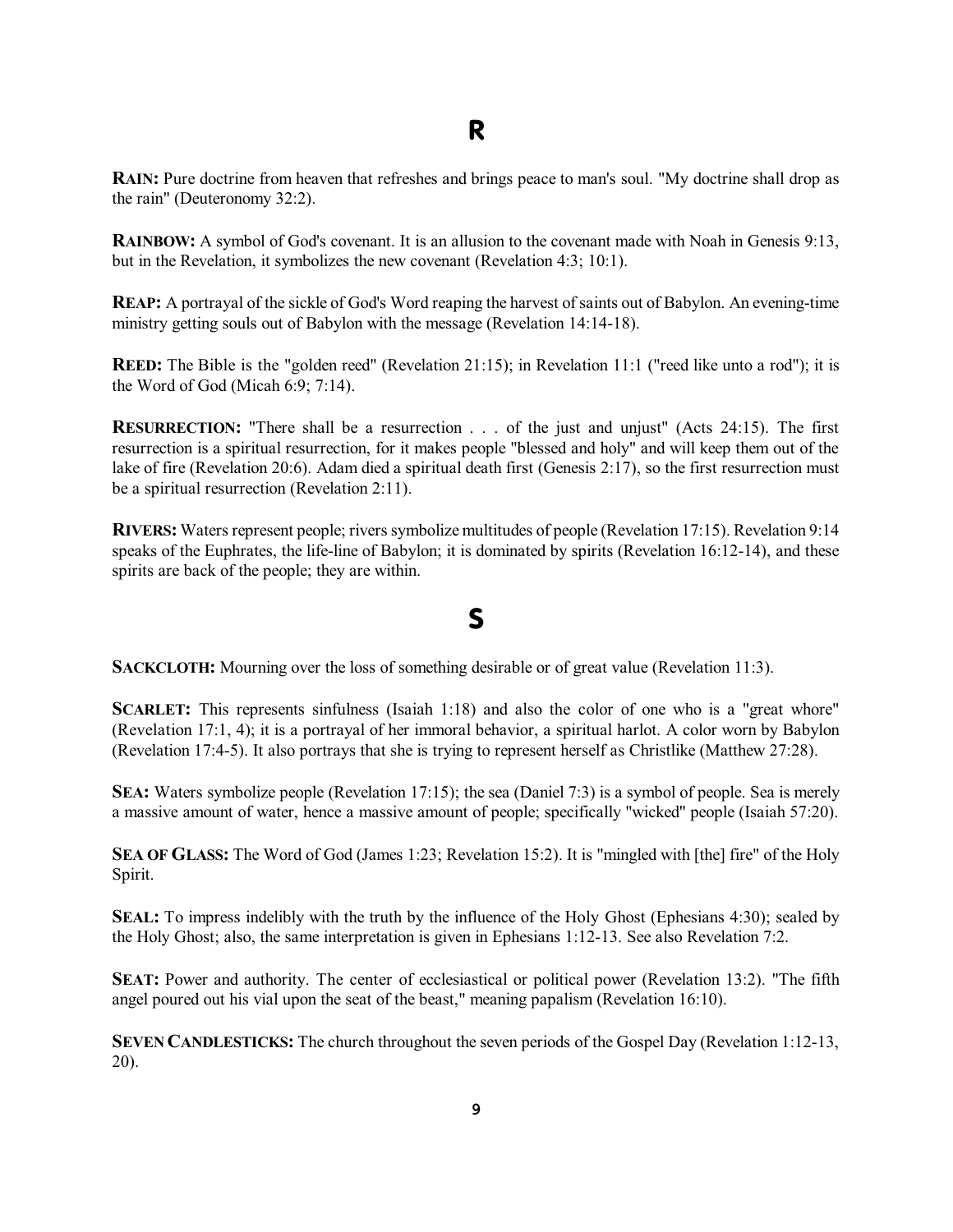**SEVEN SEALS:** Understanding given throughout the seven periods of time through the Gospel Day.

**SEVEN VIALS:** Judgment poured out in the evening time against false, unscriptural doctrine, systems, and spirits (Revelation, Chapter 16).

**SHIPS:** Ministers, symbolized by an industrious housewife who "bringeth her food from afar" (Proverbs 31:14). Shipwreck is symbolic of departing from the faith (1 Timothy 1:19). Human organizations of religion have made shipwreck concerning the faith, having lost their spirituality. The shipmasters and merchants (ministers of Babylon) are bewailing her downfall and her sad spiritual condition (Revelation 18:17-18).

**SICKLE:** The Word of God with a piercing force to sever people from spiritual bondage (Revelation 14:14). The "vine of the earth" (Revelation 14:18) is the system of Protestantism. The clusters of the vine symbolize the denominations and the grapes are the saints. The sickle is God's wrath that is being executed (Revelation 14:19) by His Word to get a people loose.

**SMOKE:** A symbol of the glory of God (Isaiah 6:1; Revelation 15:8). Also an emblem of false glory (Revelation 9:2). An influence exerted on the mind (Revelation 9:2). It is also a symbol of the adoration of the heart in prayer (Psalm 141:2; Revelation 8:4).

**SPIRITS:** Spirit beings; according to context, they can be good or evil (Revelation 3:1; 5:6; 16:13-14).

**STARS:** Ministers (Revelation 1:16, 20); messengers, good or bad. There were seven angels as the seven pastors of the congregations. A picture of the ministry throughout the Gospel Day (Revelation 1:20). A fallen star is a fallen ministry (Revelation 9:1). The birth of sectism began with a fallen star (Revelation 8:10).

**SUN:** New Covenant. Christ is referred to as the "sun" (Malachi 4:2). Christ is the "true Light" (John 1:9). Sun rules the day, and the new covenant is what rules this "day of salvation" (2 Corinthians 6:2).

**SUPPER:** Two different spiritual meals are presented to mankind: one, "the marriage supper of the Lamb" (Revelation 19:9), where they are being fed "the true sayings of God," and the other supper where they eat the teachings of men (Revelation 19:17-18).

**SWEET:** Satisfying, encouraging, a pleasant taste and experience in contrast to bitter (Revelation 10:9). The bitter is a symbol of the persecutions of those who live by the Word of God, but the sweetness is taking the truth in as it is given to us.

**SWORD:** "The word of God" (Hebrews 4:12; Ephesians 6:17) used in warfare, either literal or spiritual. Pagan Rome waged war against the people of God with literal weapons (Revelation 6:4) while Christ and His people used the Word of God and overcame (Revelation 1:16; 19:15; 12:11).

#### T

**TABERNACLE:** The personal experience the saints have in this New Testament where the presence of God dwells in them (Revelation 21:3).

**TAIL**: The latter end of a thing; the rear and last part of something. The tail of the dragon (Revelation 12:4)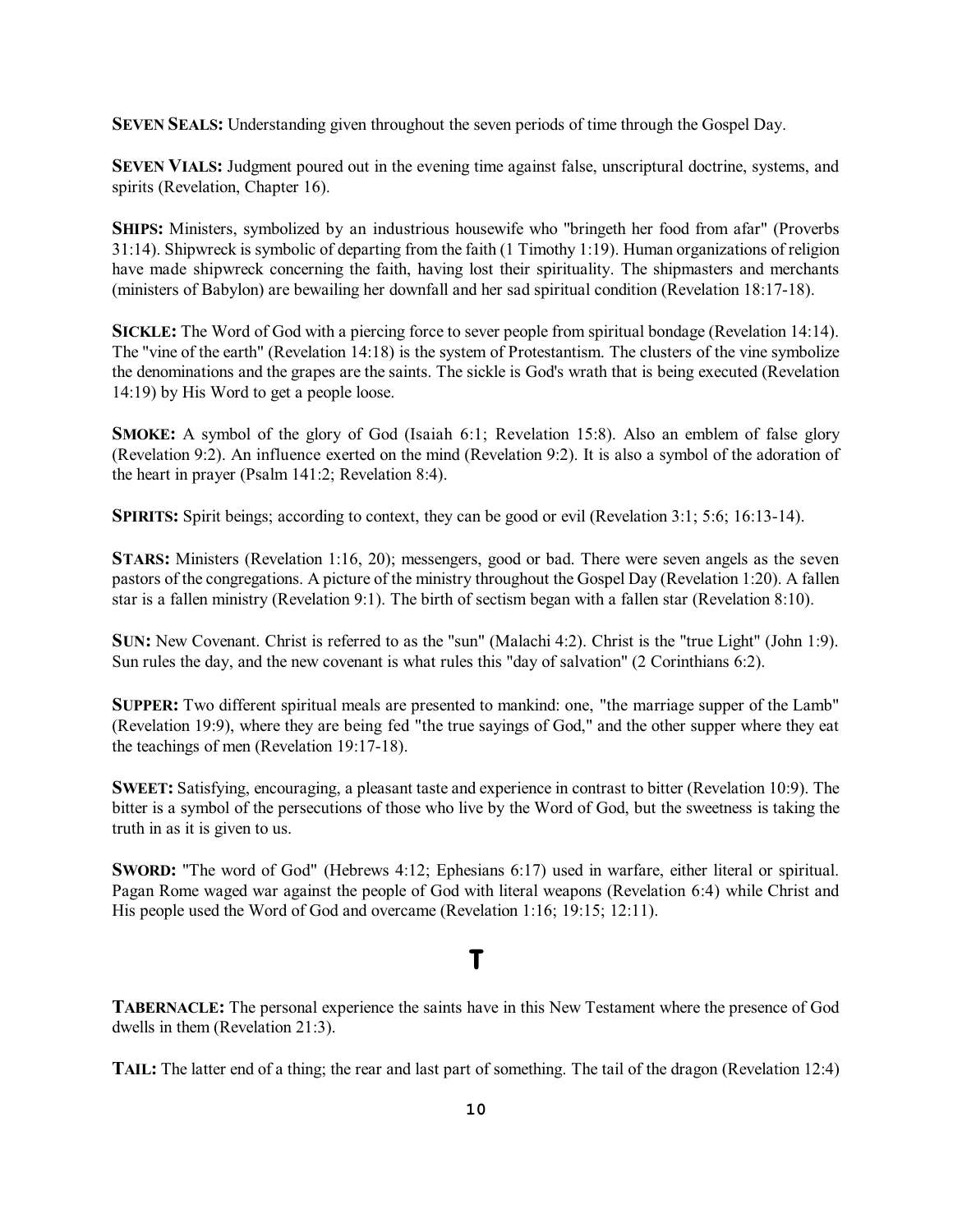represents the move of the powers of paganism toward the end of the Gospel Day.

**TALENTS:** Weight, somewhere between 93 pounds and 12 ounces to 125 pounds, based on the type of measurement; portraying weighty judgment being put on falsity in this day and time (Revelation 16:21).

**TEETH:** The power of government to crush opposition, to establish laws of the land; rapacious cruelty (Daniel 7:19; Revelation 9:8). False religion devours people's souls.

**TEMPLE:** The Church of the Living God (1 Corinthians 6:19). Revelation 3:12 shows membership in the Church of God. Measure the temple by the Word of God—all unsaved are left on the outside (Revelation 11:1).

**THUNDER:** Understanding of past happenings; the voice of God speaking (Revelation 10:3; 16:18). Also, remember how God spoke on Mount Sinai when He gave His law (Exodus 19:16-18).

**TIME:** time (singular) is one year (360 days); times (plural) is two years (720 days); half a time is six months (180 days), and they equal 1260 days (Revelation 12:6, 14; 13:5). These three texts symbolize the 1260 years (A.D. 270-A.D. 1530), and they all cover the same time. A prophetic day equals a year (Numbers 14:34; Ezekiel 4:6).

**TRAVAILING:** A deep soul burden for the lost world and anxiety to see people saved. The travailing woman is the church (Revelation 12:2). Isaiah 66:7-8 describes this, which was fulfilled on Pentecost.

**TREES:** People (Isaiah 55:12; 61:3); "the tree of life" is Christ and also the saints conformed to His image (Revelation 2:7; 22:2).

**TRUMPET:** Voice of the ministry sounding out a message of this truth (Isaiah 58:1; Revelation 8:2); sounding out the voice of Christ (Revelation 1:10; 4:1; 8:13).

**TWO OLIVE TREES:** The Word and the Spirit of God, which are the "two witnesses" (Revelation 11:3-4); the Word ("gospel"; Matthew 24:14) and the Spirit ("Holy Ghost"; Hebrews 10:15).

**TWO WITNESSES:** The Word and Spirit of God (Revelation 11:3-4; Matthew 24:14; Hebrews 10:15).

# V

**VINE:** Christ is the "true vine," all saved people being the branches (John 15:1). Protestantism is the vine of the earth, with all the adherents of that system and the denominations that support it comprising the clusters (Revelation 14:18).

**VOICE:**The means of a people that God may employ to make His will known to man (Revelation 8:5; 16:18).

#### W

**WATERS:** People, nations, tongues, multitudes (Revelation 17:15).